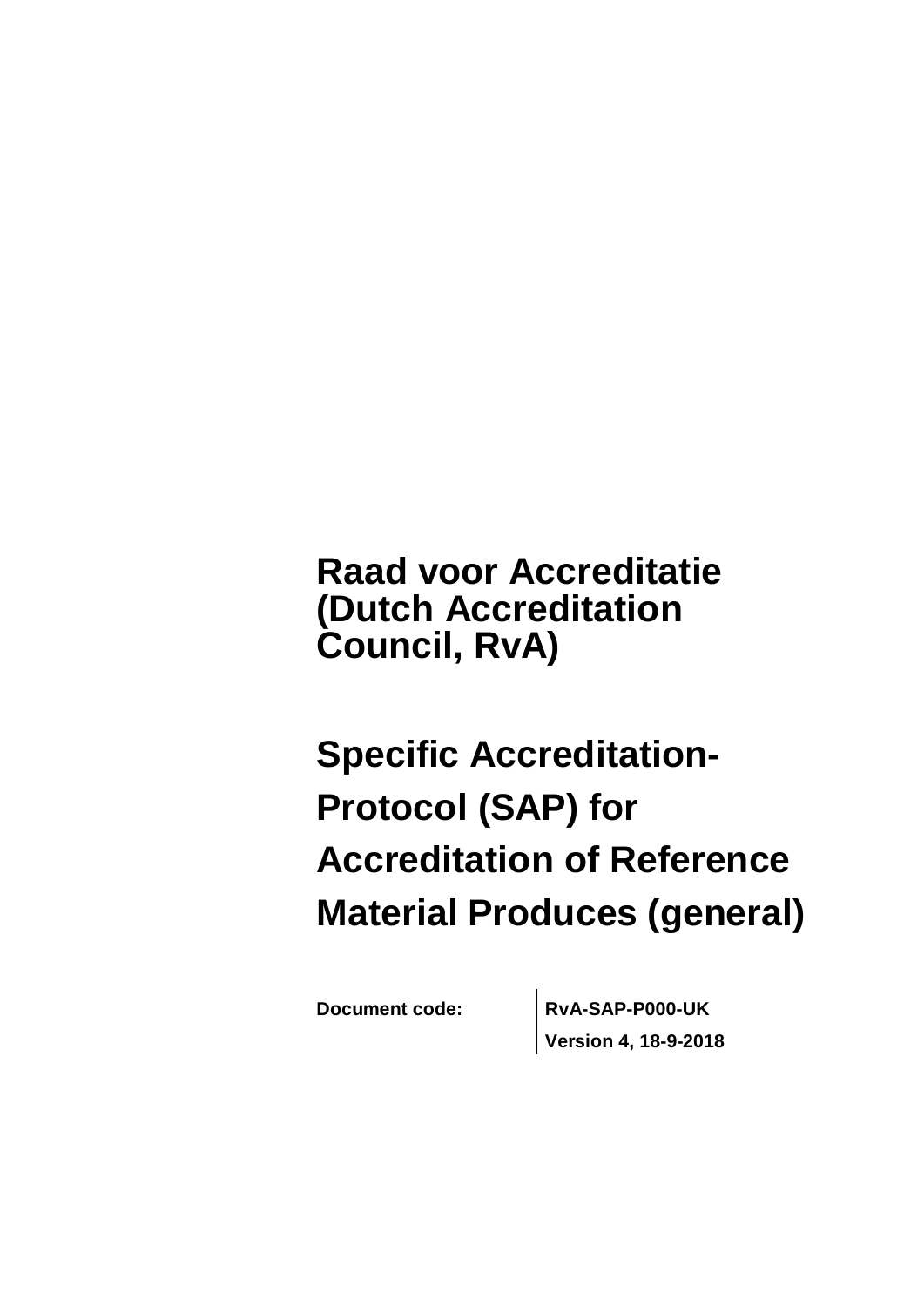A Specific Accreditation Protocol (SAP) describes the assessment service for a specific accreditation. It should be<br>read in conjunction with the generic RvA regulations and policy documents.<br>A current version of the SAP is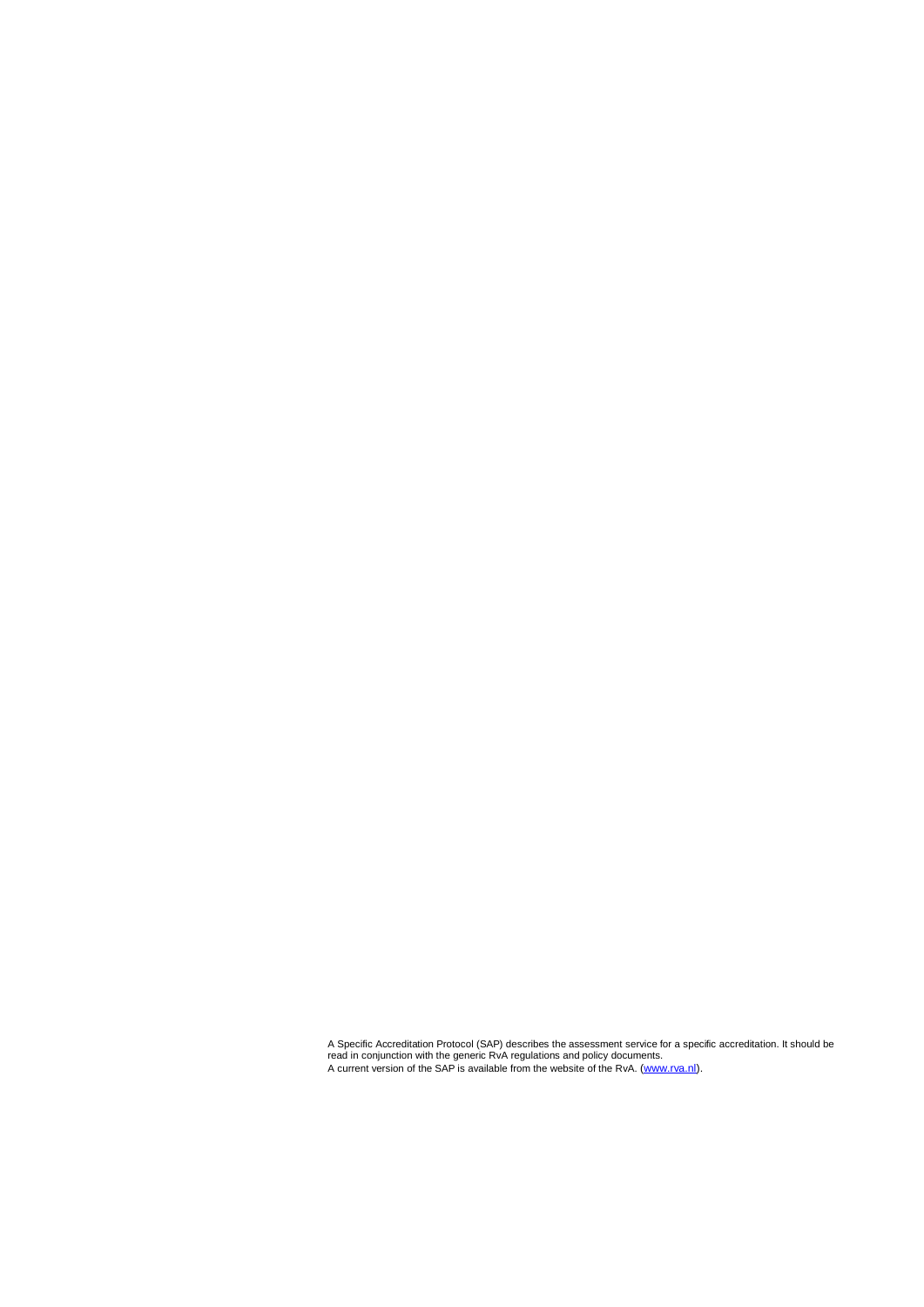

# **Contents**

| $\bf{0}$       |                                                                                     |                |
|----------------|-------------------------------------------------------------------------------------|----------------|
| 1              |                                                                                     |                |
| 1.1            |                                                                                     |                |
| 1.2            |                                                                                     |                |
|                |                                                                                     |                |
| 1.4            | Documents related to the conformity assessments to be carried out _______________ 4 |                |
| 1.5            | Specific requirements from legislation and regulations __________________________ 4 |                |
| $\overline{2}$ |                                                                                     |                |
| 3              |                                                                                     |                |
| 3.1            |                                                                                     |                |
| 3.2            |                                                                                     |                |
| 4              | Specific points of attention for RvA assessments _______________________________6   |                |
| 5              |                                                                                     |                |
| 6              |                                                                                     | $\overline{7}$ |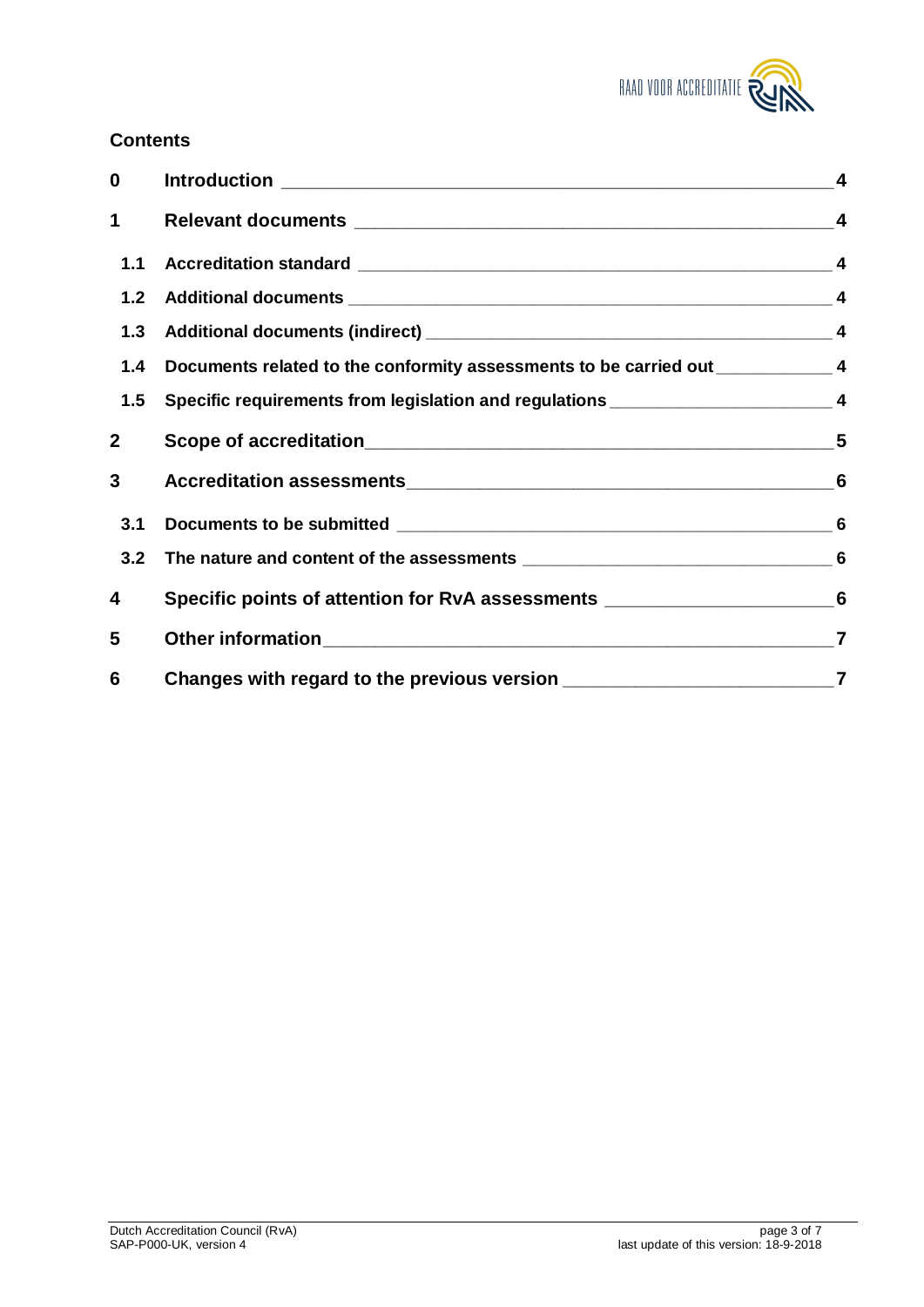

### **0 Introduction**

- x The previous versions of this document have been published with document code SAP-P00**1**-UK. Starting with this version (version 4) the document code has been changed to SAP-P00**0**-UK, to bring the numbering in line with other general SAPs.
- The key elements of explanatory document RvA-T034 have been included in this SAP. RvA-T034 therefore has been withdrawn at the publication date of this SAP.

### **1 Relevant documents**

### **1.1 Accreditation standard**

• EN ISO 17034; General requirements for the competence of reference material producers

### **1.2 Additional documents**

- EN ISO/IEC 17025, General requirements for the competence of testing and calibration laboratories
- ISO Guide 30, Terms and definitions used in connection with reference materials
- ISO Guide 31, Reference materials-Contents of certificate and labels
- ISO Guide 35, Reference materials- General and statistical principles for certification
- EA-4/02, Expression of the Uncertainty of Measurement in Calibration
- x RvA-T001, Application of the terms 'Own method', 'Conforming to' and 'Equivalent to'
- x RvA-T002, Explanatory document on microbiology
- x RvA-T018, Acceptable traceability
- x RvA-T025, Scope of testing laboratories
- x RvA-T030, Interlaboratory comparisons
- ILAC P9; ILAC Policy for Participation in Proficiency Testing Activities
- ILAC P10; ILAC Policy on Traceability of Measurement Results
- ILAC P14; ILAC Policy for Uncertainty in Calibration

### **1.3 Additional documents (indirect)**

- x EN ISO/IEC 17000, Conformity assessment Vocabulary and general principles
- x EN ISO 10012, Measurement management systems Requirements for measurement processes and measuring equipment
- International vocabulary of metrology Basic and general concepts and associated terms (VIM):2012, also issued as ISOIEC Guide 99: 2008.
- Evaluation of measurement data Guide to the expression of uncertainty in measurement (GUM): 2008
- EA 2/18; Guidelines for accreditation bodies on the content of scopes of accreditation for proficiency testing providers

The current version of the documents above can be obtained from the website of the relevant organization: ILAC [\(www.ilac.org\)](http://www.ilac.org/), EA [\(www.european-accreditation.org](http://www.european-accreditation.org/)), ISO [\(www.iso.org\)](http://www.iso.org/), RvA ([www.rva.nl\).](http://www.rva.nl)./)

### **1.4 Documents related to the conformity assessments to be carried out**

The Reference Material Producer (RMP) shall uniquely identify and document the methods and related activities applied for the production and characterisation of RM materials.

### **1.5 Specific requirements from legislation and regulations**

Depending on the type of activity; the producer is expected to identify any related legal requirement and have it implemented where relevant.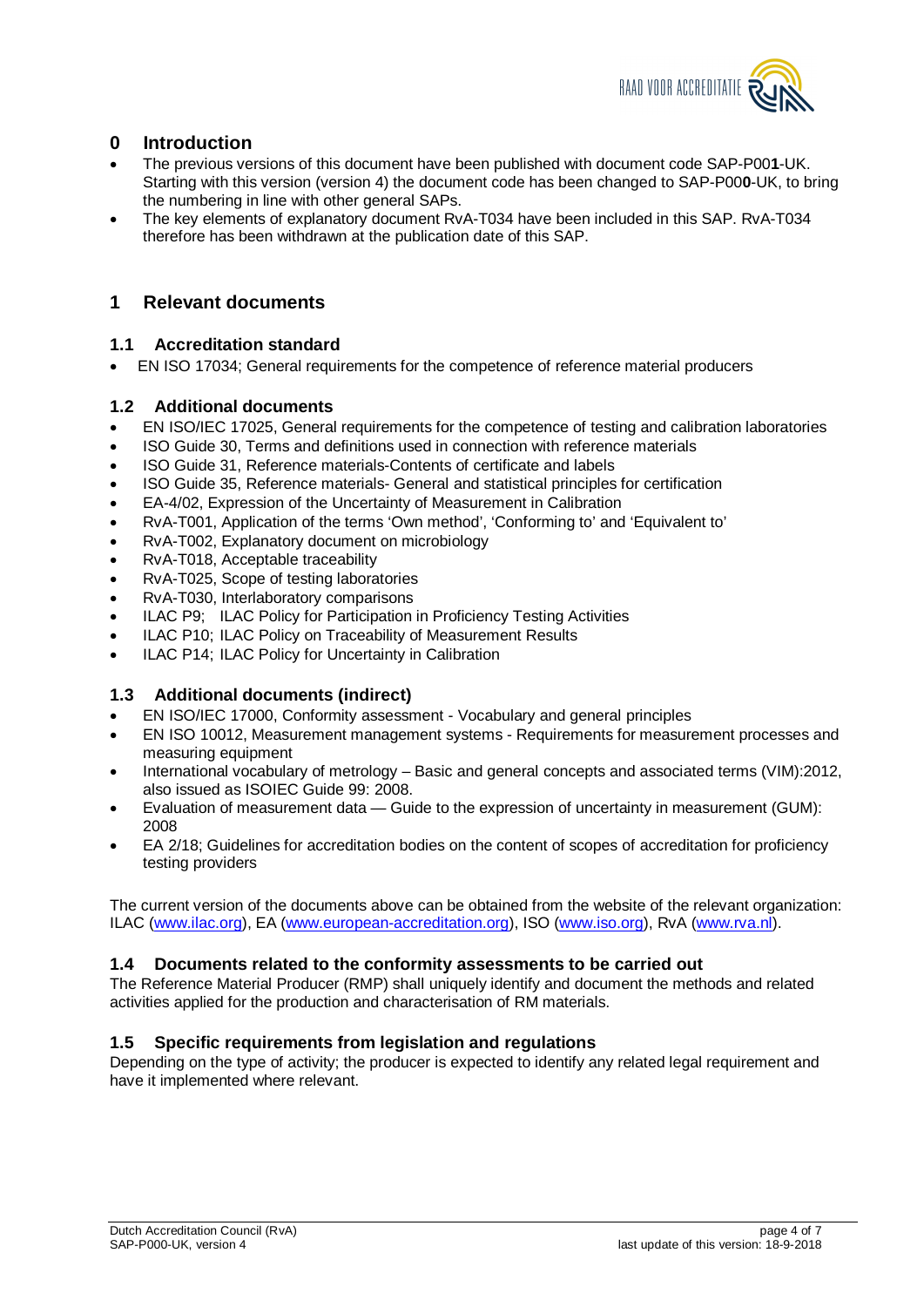

### **2 Scope of accreditation**

The general rules for defining scopes have been defined by the RvA in RvA Policy rule RvA-BR003. More specific rules are provided in RvA-T025.

| Nr./HCS<br>$\text{code}^1$ | <b>Matrix/Artefact</b>               | <b>Property Value / Identity /</b>                                                         | CMC <sup>1</sup> | Characterisation                                                                                                                   |
|----------------------------|--------------------------------------|--------------------------------------------------------------------------------------------|------------------|------------------------------------------------------------------------------------------------------------------------------------|
|                            |                                      | <b>Characterisation Range</b>                                                              |                  | <b>Procedure/Technique</b>                                                                                                         |
|                            | Coke oven gas<br>Hydrogen<br>Methane | $0.2\% - 70\%$<br>$4\% - 35\%$                                                             | $0.5 \%$<br>0.5% | Preparation by a single primary<br>reference procedure (gravimetry).<br>Verification method selected from:<br>GC-TCD and/or GC-FID |
| <b>DV 12</b>               | <b>Viscosity</b>                     | CRM's<br>CGM's are produced by industry and certified by the CAB                           |                  |                                                                                                                                    |
| 19                         | Organic solutions<br>and oils        | Kinematic viscosity<br>(1 to $10^5$ mm <sup>2</sup> /s levels at<br>15 to 90 $^{\circ}$ C) | $xx \%$          | Measurement by a single primary<br>reference measurement procedure:<br>Measurement by Ostwald-type<br>viscometers                  |

For fixed scopes, the following format will be applied (including samples of activities):

<sup>1</sup> HCS codes and application of CMC's may be applied for RMPs that are closely related to calibration laboratories.

In case CMC is specified in the scope, the following foot note will be added below the scope table: Calibration and Measurement Capability (CMC): Demonstrated measurement uncertainty, with coverage probability of 95%, in a given measurement point or measurement range. Measurement uncertainty, U, is calculated according to EA-4/02 "Expression of the Uncertainty of Measurement in Calibration" and/or GUM "Evaluation of measurement data - Guide to the Expression of Uncertainty in Measurement".

A column referring to the location might be added to the table in case there are locations of the accredited organization with key activities (see RvA-BR003).

The scope of producing RM's can also be defined in a flexible way. This approach shall follow the requirements of ISO/IEC17011 clause 3.7, 7.8.4 and RvA-T25 clause 2.2.

| Nr./HCS<br>code <sup>1</sup> | <b>Matrix/Artefact</b>         | <b>Property Value / Identity /</b><br><b>Characterisation Range</b>                                                 | CMC <sup>1</sup> | Characterisation<br>Procedure/Technique                                                                           |  |  |
|------------------------------|--------------------------------|---------------------------------------------------------------------------------------------------------------------|------------------|-------------------------------------------------------------------------------------------------------------------|--|--|
| <b>Flexibele scope</b>       |                                |                                                                                                                     |                  |                                                                                                                   |  |  |
|                              | Frozen liquid<br>milk or broth | Micro-organism in a low<br>concentration for detection<br>Micro-organism in a high<br>concentration for enumeration |                  | <b>SOPxx</b><br>Flexscope<br><b>SOPyy</b><br>Preparation and validation of<br>microbiological reference materials |  |  |

The laboratory maintains an up to date list, specifying the tests that have been conducted under the flexible scope. This list is available to interested parties on request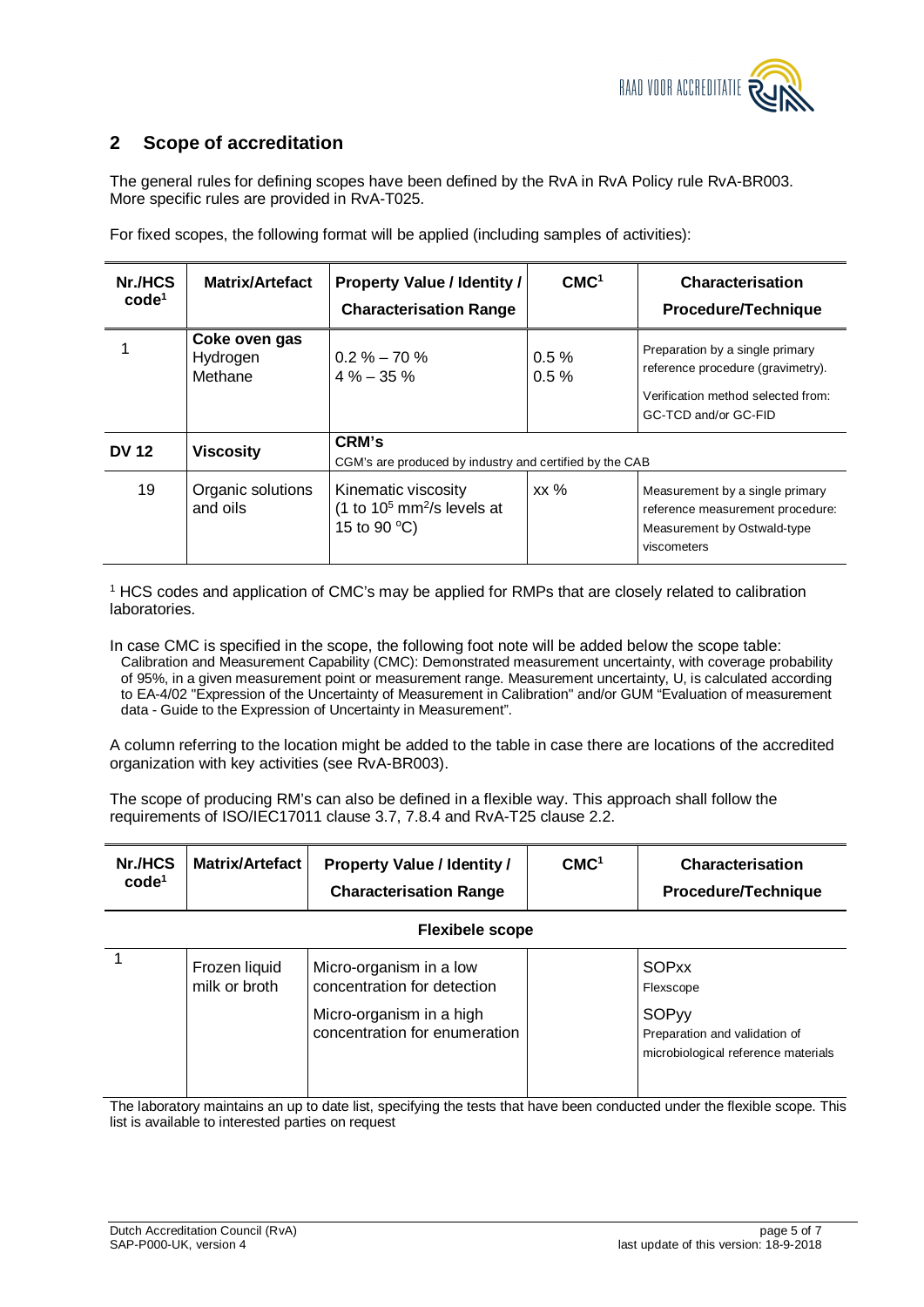

### **3 Accreditation assessments**

### **3.1 Documents to be submitted**

For the RvA assessments, the assessors have to be provided with relevant documents as stated in the relevant application form (RvA-F001a; -F042, -F105) and/or in the annex to RvA-BR005. A SAP can require additional documents/registrations from the RMP.

#### **3.2 The nature and content of the assessments**

In addition to the general rules for the nature and content of RvA assessments as defined in RvA-BR002 and RvA-BR005, for this accreditation the requirements from the following table apply. The type and size of the assessment depend on the requested scope of accreditation, other accreditations possibly existing and the functioning of the RMP in the past (where relevant).

| <b>Method of assessment</b>                                            | Initial assessment                            | Assessments during the<br>accreditation cycle                                                                                                         | Scope extension <sup>1)</sup> |
|------------------------------------------------------------------------|-----------------------------------------------|-------------------------------------------------------------------------------------------------------------------------------------------------------|-------------------------------|
| Document assessment                                                    |                                               |                                                                                                                                                       |                               |
| Office assessment                                                      |                                               | Annually                                                                                                                                              |                               |
| Witnessing of the critical<br>technical process<br>activities: (see 4) | All activities will be<br>assessed/witnessed. | Annual assessment of main<br>activities of the scope <sup>2)</sup><br>During the accreditation cycle all<br>activities will be assessed/<br>witnessed |                               |

 $1)$  Based on the application(form RvA-F105 and -F042) RvA determines how the assessment of the extension will be performed. 2) In RvA report part A, a four-years assessment planning is documented.

### **4 Specific points of attention for RvA assessments**

According to ISO 17034 clause 6.2.3, a number of key processes in producing a reference material, shall not be subcontracted. These processes are given in italics:

- x *production planning;*
- x *selection of subcontractors*;
- material preparation;
- homogeneity/stability testing;
- characterization of property values;
- x *assignment of property values and their uncertainties*;
- **•** authorization of property values and their uncertainties:
- x *authorization of RM documents;*
- handling and storage (including monitoring integrity of reference material);
- distribution and post distribution services.

The assessment team shall, when applicable, pay special attention to any subcontracted work and/or supplied materials.

If within the conditions of the accreditation standard, part of the work is subcontracted, the assessment team shall pay explicit attention to the subcontractor audits performed by the RMP. In case the assessment team is not convinced that key activities performed by and competence of the subcontractor are adequately audited by the RMP or that traceability is not proven, the RvA team will require the activity be witnessed by the RvA team.

Similar conditions apply for verification of suitability of supplied materials or substances.

The applied statistics for the RM production are part of the assessment and will be scheduled depending on initial applications, extension of scope and when changes in statistics are foreseen.